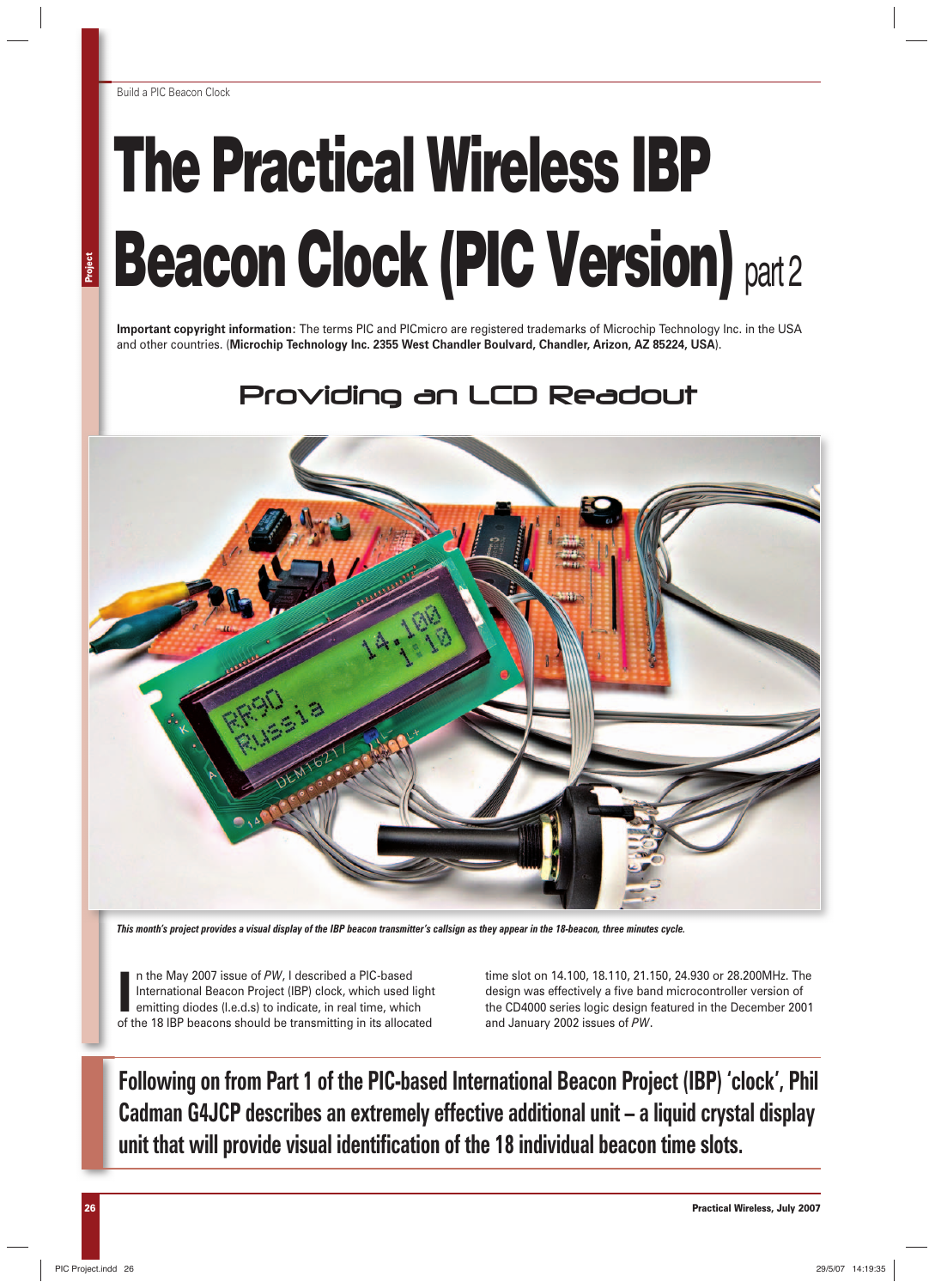



Using a microcontroller allowed me to trade hardware for software, making the circuit comparatively simple but adding the complication of having to write some software! This exchange is almost always worth making, even in the case of the l.e.d. clock.

Once we have a microcontroller in the design, other, more complex options become possible, including the use of a liquid crystal display (l.c.d.). Physically replacing the l.e.d.s used last time with an l.c.d. is quite straightforward and the circuit - shown in **Fig. 1** – is no more complex than the l.e.d. design.

## **The Display Circuit**

Once again the timebase for the clock is provided by a 32,768Hz miniature watch crystal connected to a CD/HEF4060 oscillator/ divider integrated circuit (i.c.). An output at 2,048Hz is taken from pin 7 of the CD/HEF4060 to drive the PIC's timer0 function. Trimmer capacitor C9 should be adjusted so that X2 resonates at exactly 32,768Hz.

The frequency can be checked either by measuring the buffered 32,768Hz output on pin 9 or by measuring the period of the 2Hz output on pin 3. The values of C8 and C9 are suitable for a crystal requiring a load capacitance of 12pF (a common value for

these watch crystals). If C9 can't quite pull the crystal exactly on frequency, connect a 5 or 10pF ceramic capacitor in parallel with the trimmer.

The maximum current drawn at 5V is small (less than 10mA), so a 78L05 regulator is perfectly adequate. The band select switch, S1, selects the required band by connecting the appropriate band input (normally pulled high) to 0V. The sixth position is used for turning the l.c.d. off (more about this later). Switch S2 is the reset switch, which is used to set the clock to the beginning of the three minute beacon cycle. The three minute cycle starts on the hour and repeats at three minutes past, six minutes past, nine minutes and so on up until 57 minutes past the hour before starting again at the next hour. There are 20 complete three minute beacon cycles per hour.

The l.c.d. clock can drive an l.e.d. repeater - see **Fig. 2** communicating at 4800 baud using the PIC's USART. I've chosen 4,800 baud because that's the default baud rate used by some Yaesu transceivers - specifically the FT-817/857/897 series - and because it's not too fast for the opto-couplers. (Again, more about this later).

I described the function of many of the individual pins on the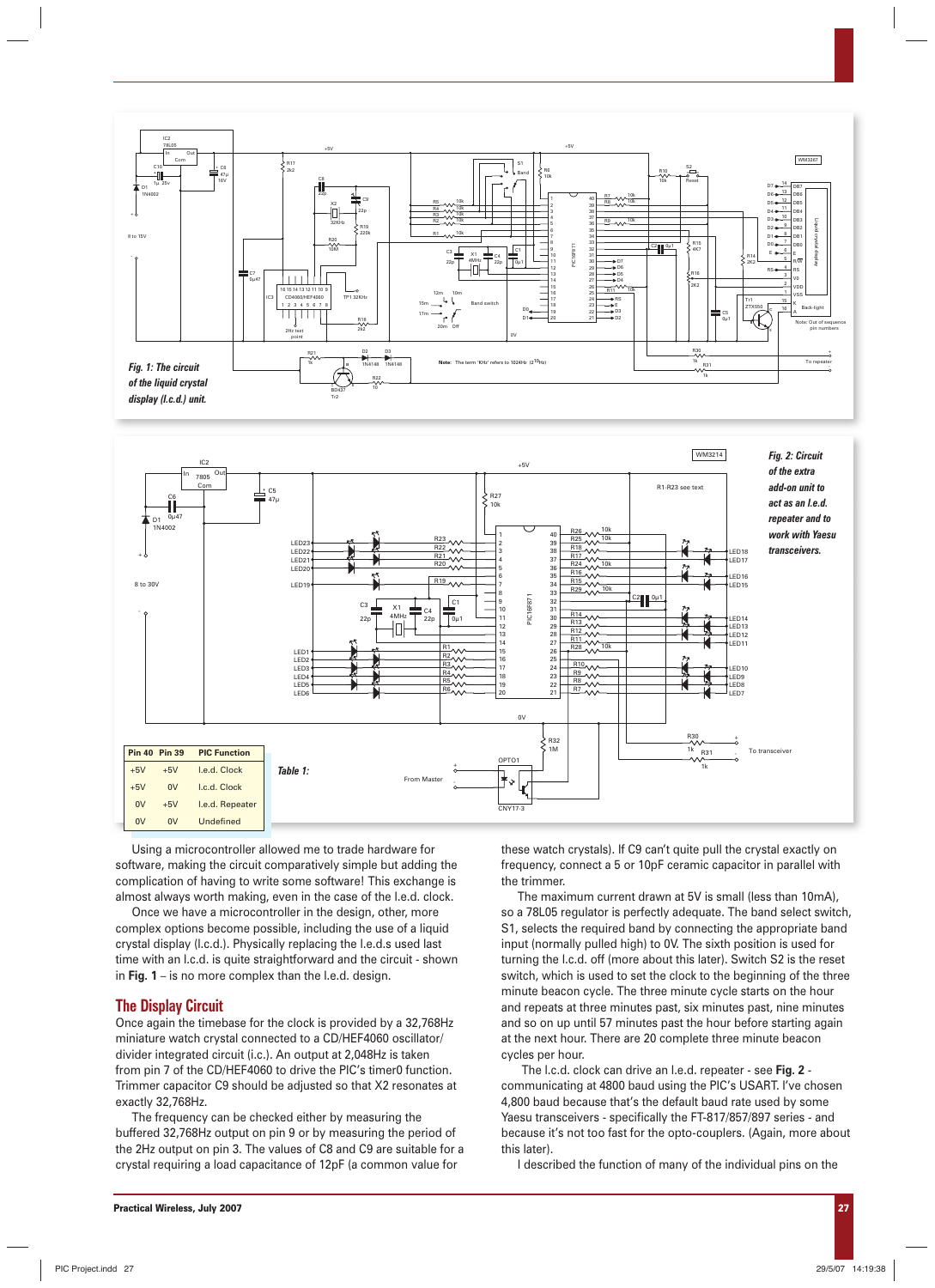

*Fig. 3: Power supply and charging circuit.*



#### *Fig. 4: Opto-coupler circuit for use with Yaesu equipment. The pinout is as viewed onto the socket or from behind the plug.*

PIC last time, so I won't repeat the information here, save for the function inputs, pins 39 and 40. At switch on, the software checks the voltages on pins 39 and 40, and these voltages are then used to determine the function of the PIC. (See **Table 1**).

Unused pins on the PIC – the lower four pins of Port C and the three pins of Port E – are left unconnected. During initialisation, the software configures them as outputs and sets them low. They're free to be used as desired by anyone modifying the software.

Of course, the big difference between the l.c.d. clock and the l.e.d. clock is the liquid crystal display itself. Driving an l.c.d. is not the same as driving a light emitting diode! For anyone unfamiliar with these very useful devices, the following information may be of interest.

#### **The LCD Module**

The l.c.d. module I've chosen is a two line by 16-character display type **DEM 16217 SYH**. It's an inexpensive 'supertwist' display with an l.e.d. back light. Like the vast majority of character based l.c.d. modules, it uses an **Hitachi HD44780** (or equivalent) controller chip. Full data on the HD44780, which can handle up to 80 character displays – is available on the Internet. (As is a wealth of example software to drive it!)

The HD44780 has been the industry standard for many years, so readers should feel free to try any surplus two line by 16 character l.c.d. module they may have! One word of caution though: the required liquid crystal driving

voltage - Vo - can vary somewhat between displays. This voltage is referenced to Vdd (the +5V supply) and is measured in the negative direction. It's made variable because it's effectively the contrast adjustment and it can (and usually does) change with temperature.

The DEM 16217 SYH will work with a Vo of around 4.5V. Remember that's negative with respect to the +5V rail, so relative to ground it's about 0.5V. Potentiometer R16 provides any necessary adjustment. Other l.c.d. modules may need a Vo greater than 5V, hence they will need a **negative** supply rail.

Character based displays usually have standard pin outs. Starting at pin 1, there is Vss (0V) and then Vdd (+5V). Pin 3 connects to Vo as mentioned above. Data is transferred to and from the l.c.d. module through eight data lines (DB0 to DB7), which are managed by three control signals – RS, R/W and E. The register select (RS) signal (pin 4) determines whether the byte sent to the display is interpreted as a command or as display data (low for a command, high for data).

When the read/write signal (R/W) on pin 5 is low, data is transferred from the host processor to the display. When high, data can be read out of the display's internal memory by the host.

In many designs, no reads from the display are needed so R/W is often tied directly to Vss (0V). The enable signal (E) on pin 6 strobes the command or data into (or out of) the display.

Finally, pins 7 to 14 carry (in sequence) the data bus DB0 to DB7. I'm sure that readers who remember the early days of computing and the Motorola MC6800 microprocessor (and the Mos Technology 6502), will recognise these signals. Here, software in the PIC is used to create what is in effect a microprocessor data bus and control signals.

# **Backlights & Variations**

Not all displays have a backlight and the type of backlight can vary. The DEM 16217 SYH uses an array of light emitting diodes. Rather than power the backlight from the +5V rail, I've chosen to use a constant current source fed from the incoming supply. The backlight current is set by R22 (10 ) giving about 75mA (0.75V divided by 10 ). You can change R22 to adjust the brightness, **but please do not** let the backlight current exceed 120mA!

If you always plan to run the l.c.d. clock from a fixed supply,



*Fig. 5: The l.e.d clock repeater (front).*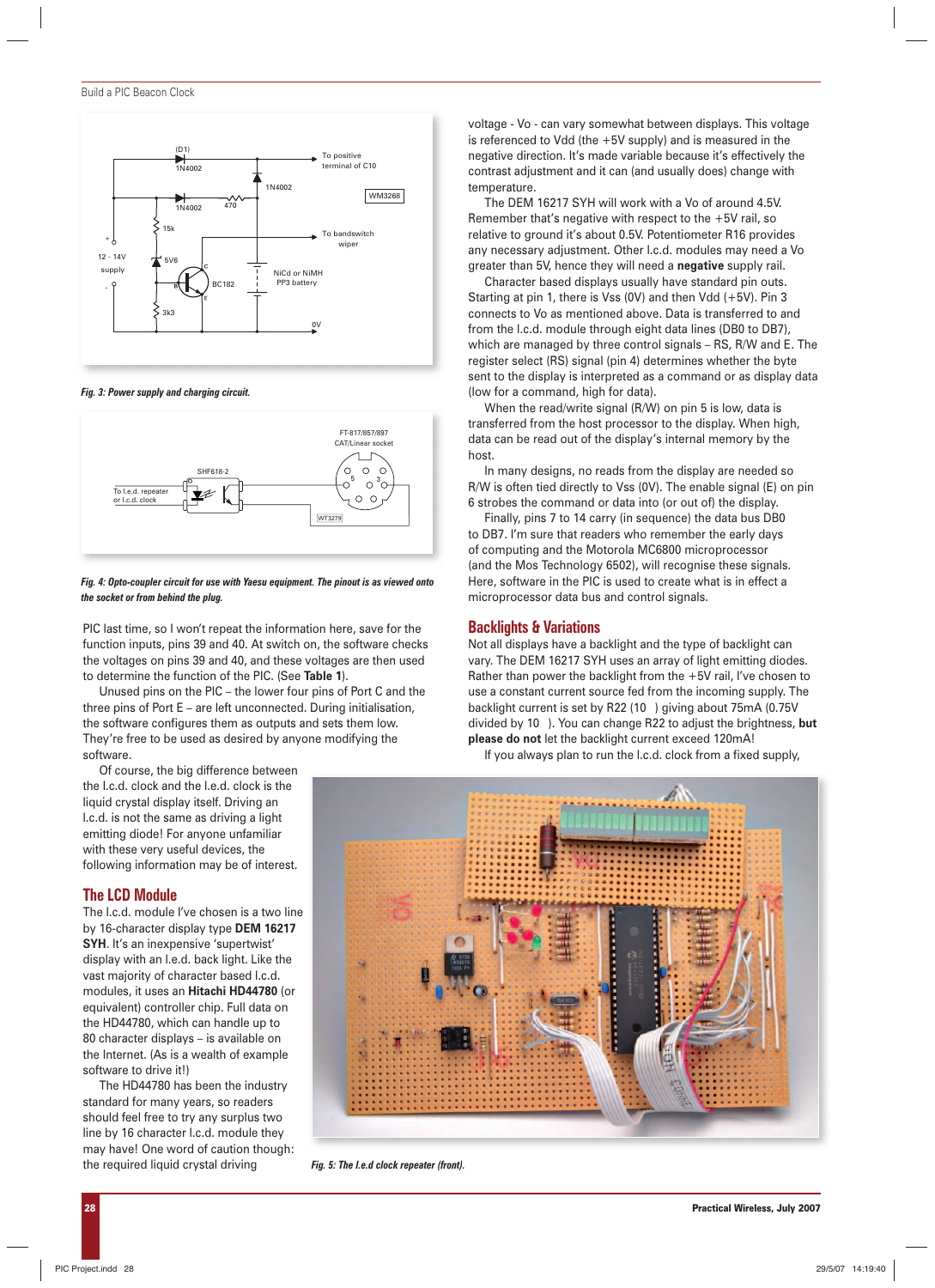

then Tr2 and its associated components can be replaced by a resistor. Try a 100 2W component when using a 13.8V supply. By the way, backlight connections **do vary** and they can cause confusion, so always check the display's data sheet. You'll notice that this l.c.d. has its backlight pins - 15 and 16 - adjacent to pin 1, so be aware!

By the way, you can use other than the specified transistors for Tr1 and 2 as long as they are broadly equivalent. The critical parameter is the gain: Tr1 should have a minimum gain of 100 at a collector current of 100mA and Tr2 a minimum gain of 40 at 100mA.

#### **Clock Software**

Although the IBP clock software doesn't read from the display, the R/W line is nevertheless connected to a PIC port pin. After all, the R/W line has to be tied somewhere and using a port pin retains the option of reading the display data should the need ever arise.

A somewhat unusual feature is powering the display via two of the PIC's port pins. This allows the PIC to completely switch off the display when it's not needed. Similarly, transistor Tr1 allows the PIC to control the backlight too.

When the band switch is in the off position, only the PIC itself and the 32KHz time base remain powered. In this condition, the 78L05's quiescent current is often greater than the current taken by the PIC, so to reduce the 'display off' current to an absolute minimum, I suggest replacing the 78L05 with a TS2950CT-5.0 ultra low dropout regulator (Maplin code N69CA). When fitted with this alternate regulator, the prototype l.c.d. clock consumed just 1.2mA with its display off.

The diagram, **Fig. 3**, shows one method of providing a rechargeable battery back up for when the clock is normally powered from a 12 to 14V supply. Removal of the external supply automatically switches the band switch into the 'off' position by disconnecting the wiper from 0V. **Note:** D1 in Fig. 3 is the same component as D1 in Fig. 1.

#### **Other Display Points**

Next, I think it's a good idea to mention some other points concerning the display. To start, The HD44780 can communicate with the host processor using just four of its eight data lines (so called 4 bit mode).

Moving the l.c.d. data bus to the unused lower four pins of Port C will free up the whole of Port D and, as Port E is already unused, it's then feasible to replace the 40-pin 16F871 with the 28 pin 'skinny DIP' 16F870. (The necessary software changes would be minimal).

*Fig. 6: Rear view (copper track side) of Veroboard layout of the l.e.d. clock repeater*

Powering the display via the PIC introduces some undesirable impedance in the supply, so C5 provides local decoupling. It's best to mount this component on the l.c.d. module itself.

To save power when running the clock from batteries, simply turn off the backlight. Either wire an on/off switch in series with the backlight, or use a single pole change-over switch to switch the base of Tr1 from its connection with R14 to the 0V rail. The latter option saves 2mA of base current. Every little action helps reduce current consumption!

#### **Map Mounted Attraction**

While a liquid crystal display is very nice, l.e.d.s mounted on a map are both attractive and informative when illuminated, particularly if they're mounted on a great circle map. At a glance, you'll be able to see both the beacon heading and relative distance. So, rather than forgo such a display (or have to make both an l.c.d. clock and an l.e.d. clock and keep them synchronised!), I thought an l.e.d. repeater would be useful.

#### **Repeater Function**

The diagram, Fig. 2, shows the circuit of the l.e.d. repeater, which can be driven from both the l.c.d. clock and the l.e.d. clock. The circuit is very similar to that of the l.e.d. clock; the 32KHz timebase is not needed and the band switch is replaced by five l.e.d.s which indicate the band selected.

As in the l.e.d. clock, I suggest that constructors choose the values of those resistors (R1-23) in series with the l.e.d.s to give the desired brightness **but please don't** exceed an l.e.d. current of 15mA. Also, pin 36 on the PIC controls the l.e.d. drive, either active low - as in Fig. 2 - or active high. For active high outputs, simply tie pin 36 high by connecting the 10k resistor on pin 36 to +5V instead of 0V.

Communication between the l.c.d./l.e.d. clock and the repeater is via the PIC's USART, at 4800 baud. I've used an optocoupler to prevent ground loops and to give a measure of r.f. immunity. The serial transmission format is one start bit, eight data bits, no parity and one stop bit. Each time the l.c.d. or l.e.d. clock updates its display, a byte is sent to the repeater. It has the following format:

<D7 D6 D5> <D4 D3 D2 D1 D0>

<Band no.> < Beacon no.>

<D4 D3 D2 D1 D0> = Beacon number, one to eighteen. A beacon number of zero will switch all the beacon l.e.d.s off, and a beacon number of 31 will turn all the beacon l.e.d.s on (lamp test). Beacon numbers of 19 to 30 inclusive are ignored.

 $<$ D7 D6 D5 $>$  = Band number, one to five. Band 1 is 14.100MHz and band 5 is 28.200MHz. Again, a band number of zero will switch all the band l.e.d.s off and a band number of 7 will turn all the band l.e.d.s on. A band number of six is ignored.

It's possible to drive the repeater using an RS-232 serial interface. Just wire a 1N4148 diode in series with a 4.7k resistor and connect them in series with the l.e.d. inside the optocoupler. Then connect all three components between signal ground (SG) and transmit data (TD) on the serial interface (cathode of the l.e.d. to SG). Naturally, you'll need to write a suitable program to drive the repeater.